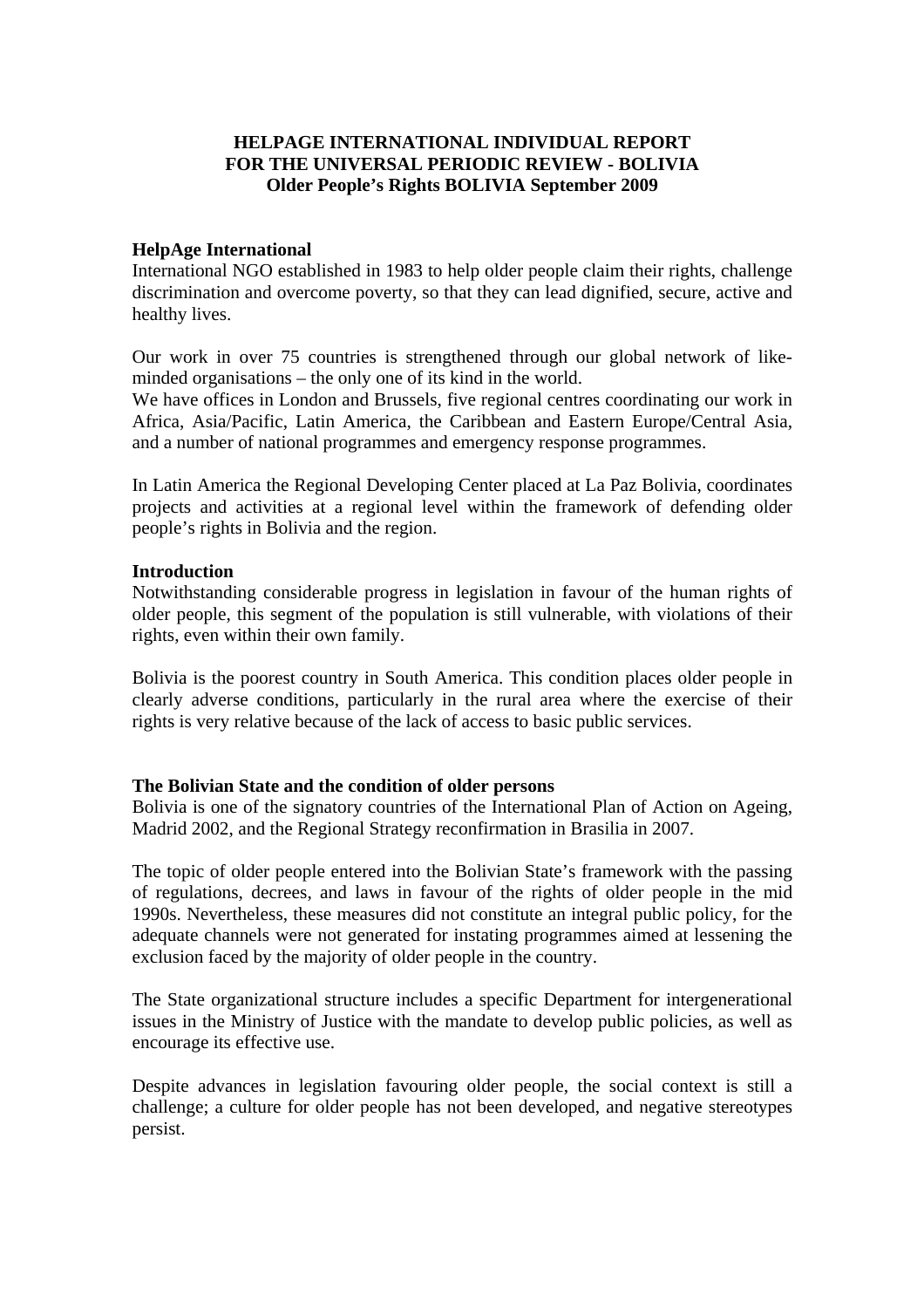The problems of social exclusion, mistreatment, lack of access to identity documentation, misappropriation of land and property, and deficiencies in health services are still the most evident forms of violations affecting the human rights of older women and men at risk, particularly in the rural areas.

## **Situational context of older people in Bolivia**

In Bolivia, according to the most recent census carried out in the year 2001, 7% of the population is over 60 (approximately 615,773 older men and women). Most of these older people live in conditions of poverty, without education or documentation, which in most cases impedes access to the benefits granted by the State: universal social pension (*Renta Dignidad*) and health insurance for older people, SSPAM.

According to the National Statistics Institute (INE), 63% of older people in Bolivia live in poverty or extreme poverty, 59% live with less than US\$ 1 per day and only 23% of all older people have some type o of pension.

The situation of older people is extremely poor, with high levels of illiteracy or semiilliteracy. Older people are not respected nor are they treated well when they seek to exercise their rights. Those most affected are people who only speak Quechua, Aymara, or another native language, and that besides this have problems with their identity documents.

## **Institutional and legislative framework of the Bolivian State**

## **The New Political Constitution of the State, NCPE, in Section VII THE RIGHTS OF OLDER PEOPLE:**

Article 67. I. Besides the rights recognized in this Constitution, all older people have the right to old age with dignity, quality, and human warmth.

II. The State shall provide a life-long old-age pension in the framework of an integral social security system according to law.

Article 68. I. The State shall adopt public policies for the protection, attention to, recreation, rest, and social occupation of older persons according to their capacities and possibilities.

II. All forms of mistreatment, abandonment, violence, and discrimination towards older people are prohibited and sanctioned.

# **Law No. 3791 of Universal Old-Age Pension (***Renta Dignidad***)**

Establishes a universal old-age pension within the regime of non-contributory social security. A universal old-age pension is a life-long non-contributory provision granted by the Bolivian State to all Bolivian citizens over 60 years old.

### **Law No. 1886 of Rights and Privileges**

People over 60 years old have the right to receive preferential treatment at special counters at all offices of the State, urban or rural municipalities, and other private institutions.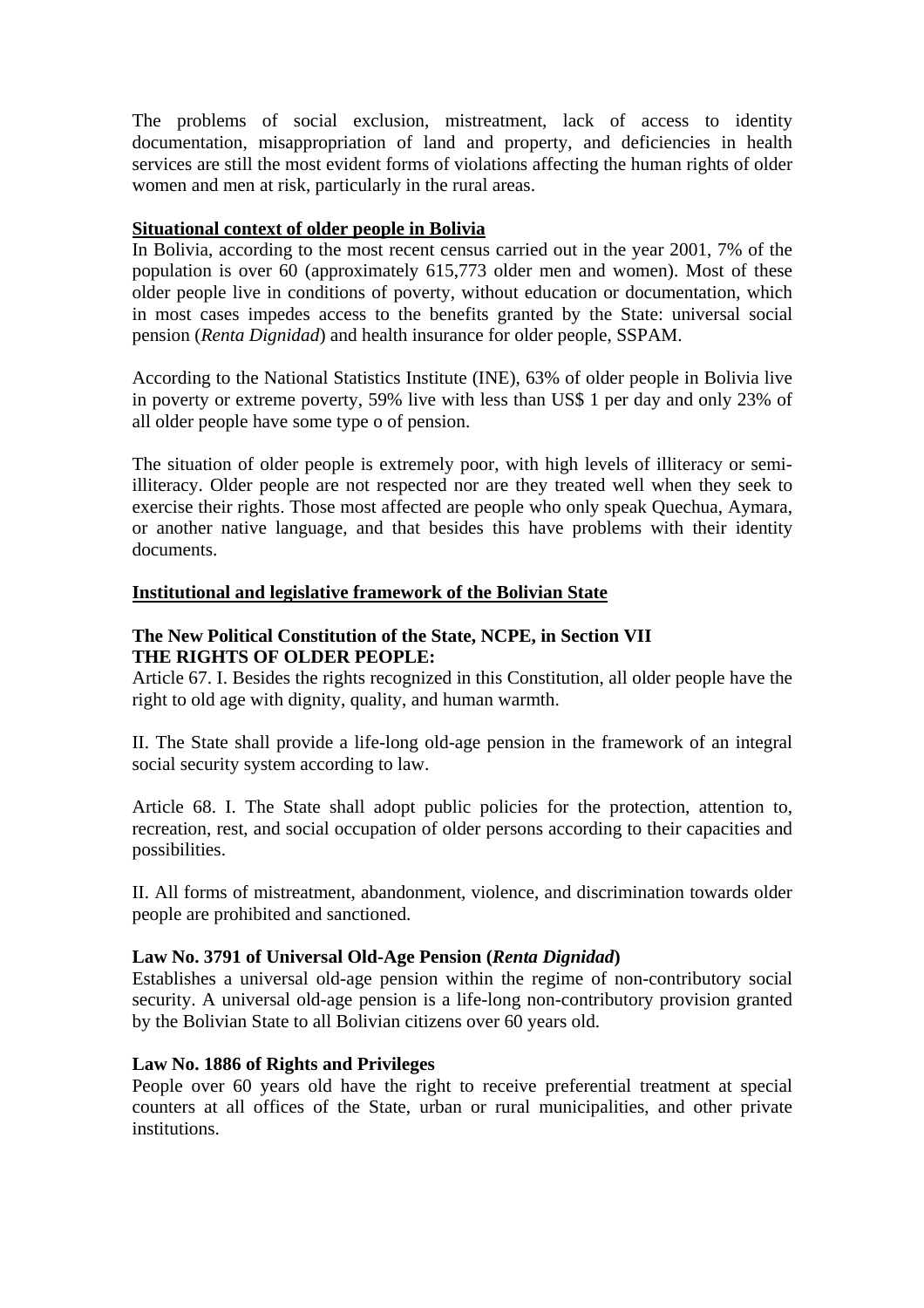Older people shall receive a discount of 20% (if the invoice is issued in the name of the older person) for:

- consumption of electricity
- consumption of potable water
- annual household tax
- transportation: air, rail or wate, domestic transport companies shall give a discount of 20% in fares. The same shall apply to public land transport between departments and provinces.

### **Law No. 3323 of Health Insurance for Older People, SSPAM**

Provides insurance for free medical attention for all Bolivian citizens of 60 years old in the national territory that do not possess other health insurance.

### **Law No. 1674 of Violence against the Family or Domestic Violence**

Article 2 (Protected goods) The goods legally protected by the present law are the physical, psychological, moral and sexual integrity of each of the members in the household sphere.

Article 10 (Worsening factors) The sanctions shall be extended to double the maximum levels contemplated in the following cases: When the victim is disabled, is 60 years old or more, or is pregnant.

Supreme Decree 29059, January 2001 establishes the National Plan for Older People which seeks to frame the institutions on the subject. This plan was not implemented and is under review in the State.

The Bill of Older People No854 was adopted in House of Representatives but not in the Senate and is scheduled for review at the Ministry of Justice.

### **The right to an identity and a plain exercise of citizenship**

Eight percent of older people do not have identity documents (70% of these live in rural areas and 60% are women). The lack of identity documents makes it impossible to exercise their rights: full citizenship, access to health and income contemplated under law. Sixteen percent of older people with identity documents have errors in these documents.

### **The right to live independently and to satisfy basic needs**

Older people living in extreme poverty make up 30.01% of all older people, and due to their characteristics may be considered a group under conditions of potential abandonment.

Only 21% of older people have their basic needs met. Sixteen percent are considered poor; 27.10% live in moderate poverty; 30.01% are indigent, and 6% live in marginality. This implies that 79% of older people live in conditions of poverty.

### **The right to respect and protection against all forms of mistreatment**

**Law 1886 includes a preferential treatment** is indisputably a step forward in the access to rights of older people; nevertheless, its actual effectiveness is restricted because it has an urban focus and the reality of older people in rural areas is another, weaknesses and difficulties in access to benefits and public services in general.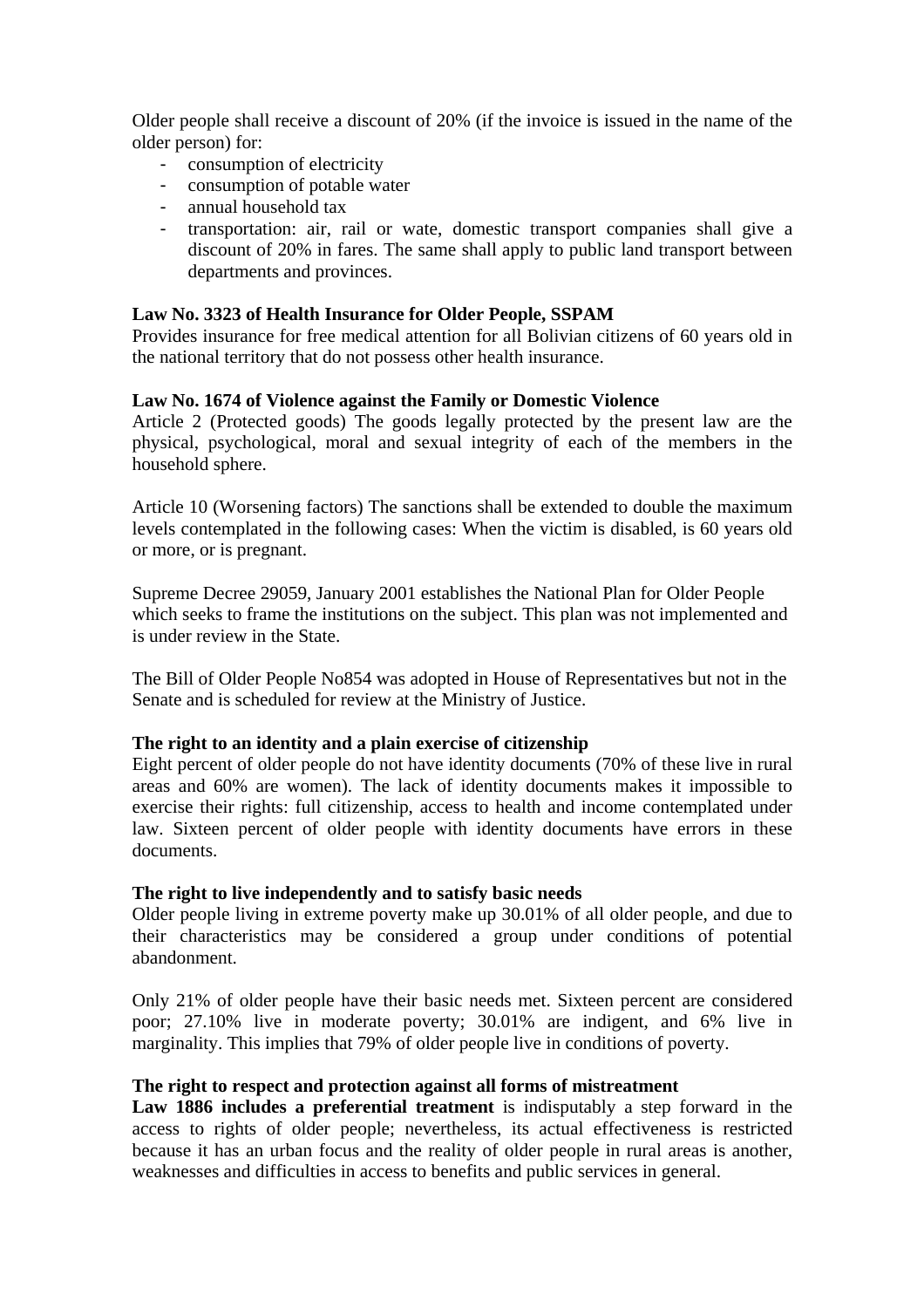**Mistreatment** of older people in Bolivia is recurrent and the real extent of the problem is not known; there is no data at the national level, and the erroneous assumption is made that it only affects a minority of persons. The older adult population is considered invisible and non-productive. There is a tendency towards not considering the mistreatment of older people as an expression of the violation of rights towards them, and thus society turns a blind eye to abuses that occur in common spaces, offices, public services, communities, and even the family unit.

According to the Socio Legal Center COSL, during the three years of the project, there have been over 25,000 cases of complaint of abuse and violation of the rights of older people in three cities, demonstrating the alarming vulnerability of older people in Bolivia.

The legal stipulations that protect older people have not contributed towards lessening the severity of the problem because they are not complied with, are not recognized by the institutions of the State itself and society, and in many cases are not recognized by the older people themselves.

**Misappropriation of land and property** This is more and more common, particularly in the rural areas. Non-compliance with communal tasks on the part of older people is grounds for not providing water for irrigation, for fines, and finally the misappropriation of land by the community leaders (often young union leaders). If the union establishes at an assembly that the older person has surpassed the limit of non-compliance of obligations, a note is made and signed by all young leaders. This is presented before a judge that is obliged to issue a document that makes possible the annulment of the property title of the older person in favour of the union or a member of the union.

**Migration** Sixty-nine percent of migrants abroad had to leave their children; 27% of these are under the care of their grandparents. It is estimated that 40% of older persons do not receive economic support from their family members that have left the country. This has forced older people to seek some manner of supporting their grandchildren that have been left in their care. In Bolivia, 30,000 of homes are headed by an older person in charge of caring for young grandchildren according to data of the 2001 census. This figure is sure to be much higher now due to the considerable increase in out-migration in recent years.

### **Possible reasons for the violation of the rights of older persons:**

- Although Bolivia has legislation in favour of older people, the main problems are the scarce and disperse application and implementation of laws and programmes. Law No. 3323 of SSPAM (health insurance for older adults) often does not reach the poorest population, particularly persons that live in rural areas and only speak a native language. The Ministry of Health and Sports estimates that only 30% of the eligible older people population is registered under SSPAM.

- Older people lack information regarding their rights and obligations. As well, in most cases they do not have organizational, leadership or negotiation skills for safeguarding their rights in the community and in municipalities.